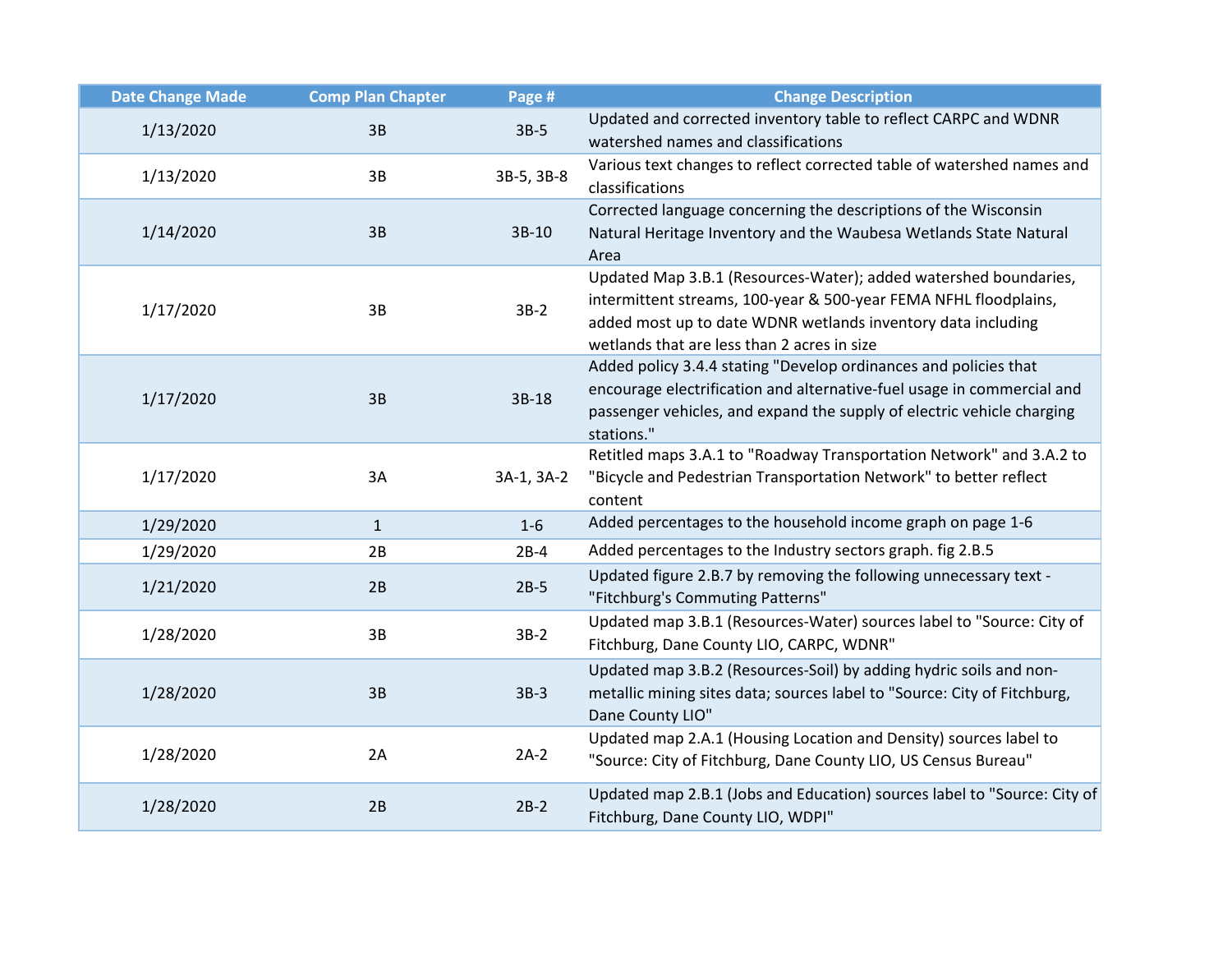| 1/28/2020 | 2C | $2C-3$                      | Updated map 2.C.1 (Recreation) sources label to "Source: City of<br>Fitchburg, Dane County LIO, WDNR"                                                                                                                                                        |
|-----------|----|-----------------------------|--------------------------------------------------------------------------------------------------------------------------------------------------------------------------------------------------------------------------------------------------------------|
| 1/28/2020 | 3A | $3A-3$                      | Updated map 3.A.2 (Bicycle and Pedestrian Transportation Network)<br>sources label to "Source: City of Fitchburg, Dane County LIO, Dane<br>County MPO"                                                                                                       |
| 1/28/2020 | 4  | 4-9, 4-10, 4-<br>4-31, 4-32 | Updated the pages listed to reflect relabeling of maps in chapter 4 to<br>15, 4-21, 4-22, correct duplication of labels (two maps in chapter 4 were numbered 4.1)                                                                                            |
| 1/28/2020 | 4  | $4 - 32$                    | Updated map 4.5 (Extraterritorial Jurisdiction) sources label to "Source:<br>City of Fitchburg, Dane County LIO"                                                                                                                                             |
| 1/28/2020 | 4  | $4 - 10$                    | Updated map 4.2 (Growth Zones) sources label to "Source: City of<br>Fitchburg, Dane County LIO"                                                                                                                                                              |
| 1/28/2020 | 3C | $3C-2$                      | Updated map 3.C.1 (Government & Services) sources label to "Source:<br>City of Fitchburg, Dane County LIO", added alder district polling places<br>labels                                                                                                    |
| 1/29/2020 | 3A | $3A-2$                      | Updated map 3.A.1 (Roadway Transportation Network) sources label to<br>"Source: City of Fitchburg, Dane County LIO, Dane County MPO, US<br>Census Bureau", added FUDA Neighborhood boundaries within the USA<br>to reflect expected changes in road networks |
| 1/29/2020 | 3B | $3B-4$                      | Updated map 3.B.3 (Energy and Communications) sources label to<br>"Source: City of Fitchburg, Dane County LIO, US EIA"; added natural gas<br>pipelines, natural gas power plants, and electric substations data to the<br>map                                |
| 1/29/2020 | 4  | $4 - 2$                     | Inserted maps 4.1, 4.3, and 4.4 (Existing Land Use, Future Land Use, and<br>Sector Plan map) into plan as high resolution images                                                                                                                             |
| 1/31/2020 | 3B | $3B-7$                      | Water supply, storage and usage data supplied by Tracy Foss (Utility<br>Project Engineer) used to fill existing blanks on this page                                                                                                                          |
| 1/31/2020 | 3B | 3B-8, 3B-9                  | Wastewater data supplied by the Madison Metropolitan Sewerage<br>District (MMSD) and Tracy Foss (Utility Project Engineer) used to fill<br>existing blanks on these pages                                                                                    |